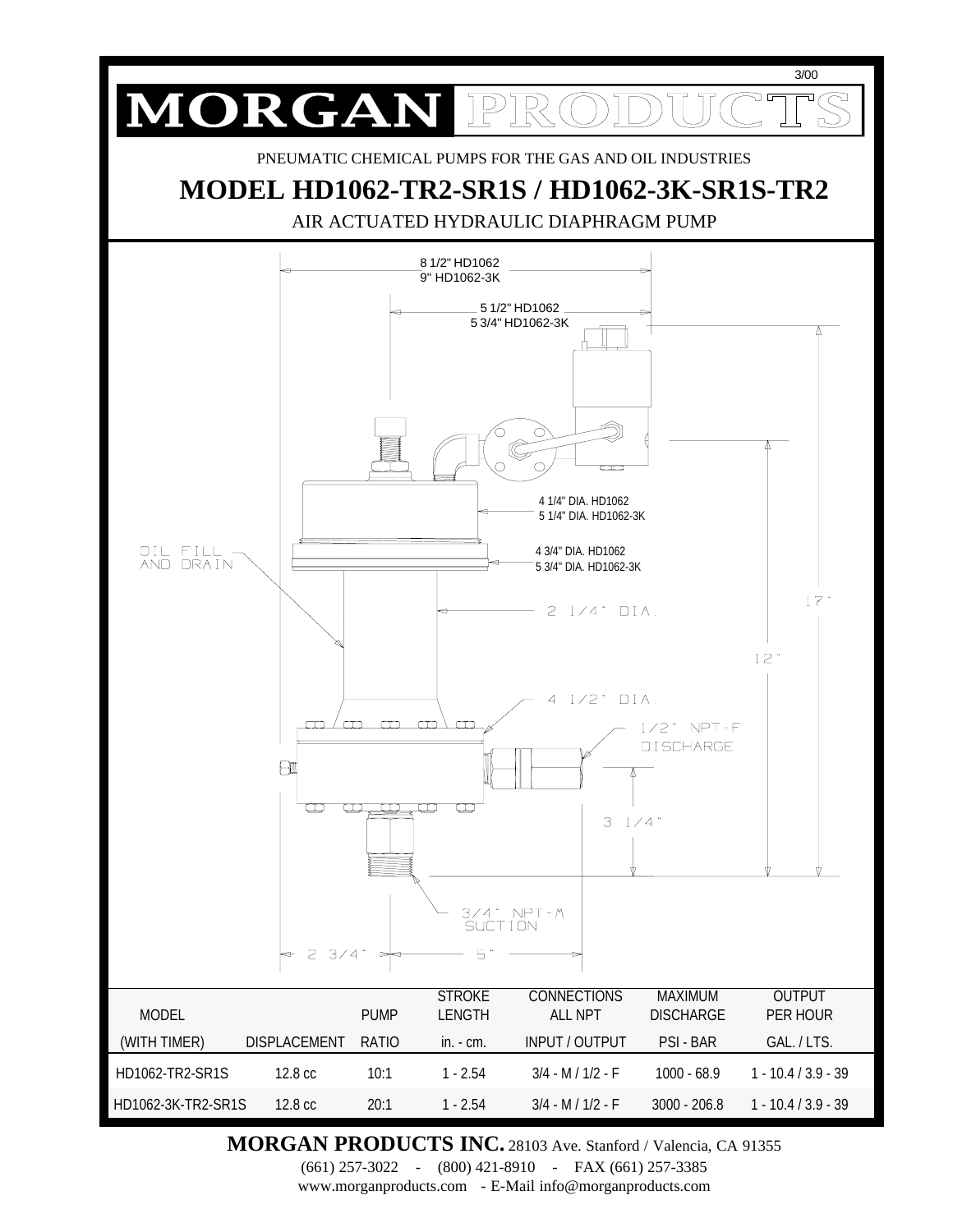

(661) 257-3022 - (800) 421-8910 - FAX (661) 257-3385